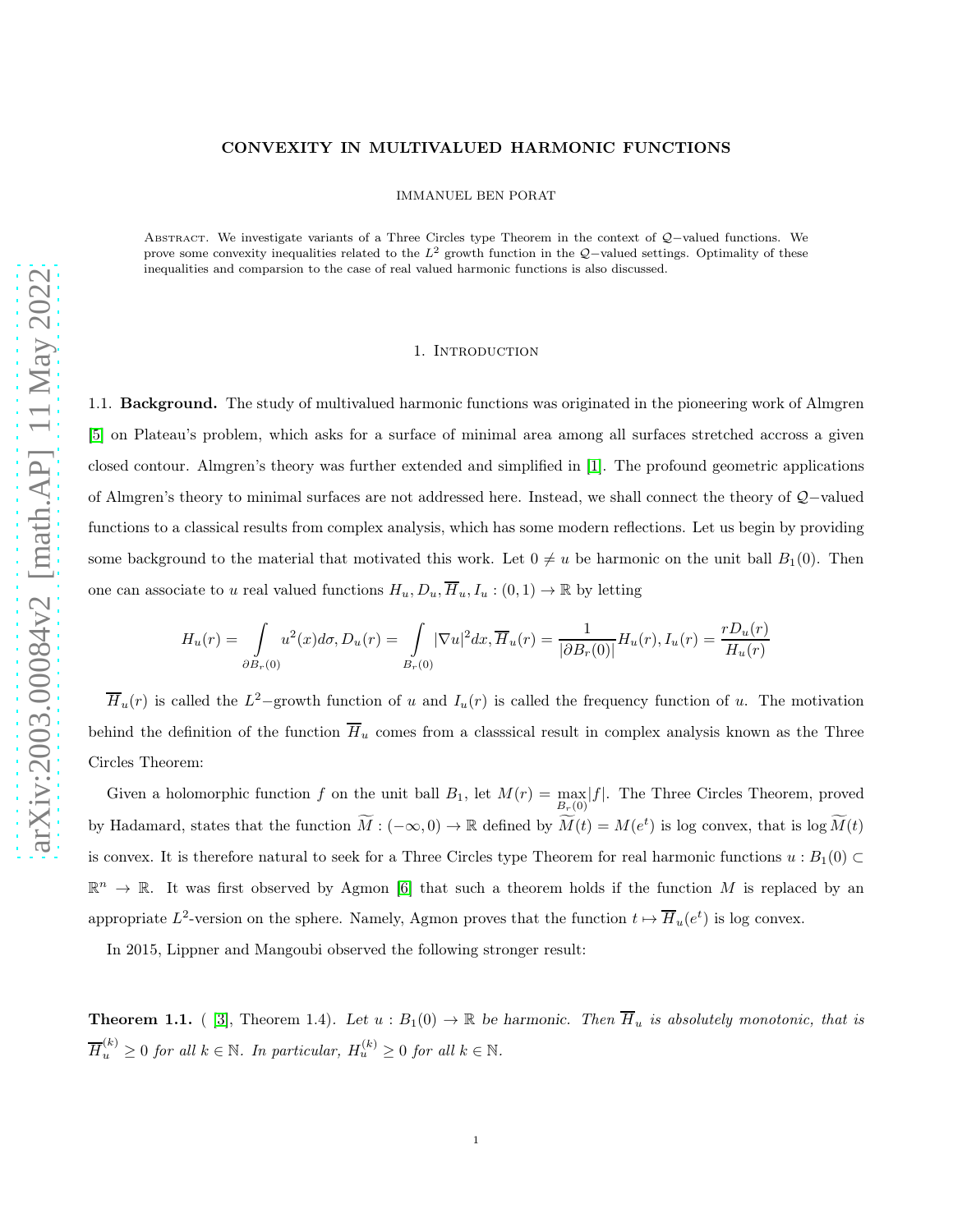Since Theorem [1.1](#page-0-0) in [\[3\]](#page-14-3) is carried out in a discrete setting, for the sake of completeness a proof of the continuous version (as stated above) is presented in the appendix. The second statement in Theorem [1.1](#page-0-0) is an immediate consequence of the first one. It is an exercise to verify that absolute monotinicity of  $\overline{H}$  implies log convexity of  $t \mapsto \overline{H}(e^t)$  (see [\[7\]](#page-15-0), II, Problem 123). Roughly speaking, we are interested in the question whether a Lippner-Mangoubi type theorem can be obtained in the more general setting of multivalued harmonic functions. Let us emphasize this could have fascinating applications in the regularity theory of these objects, since absolutely monotonic functions are real analytic (due to a celebrated theorem of Bernstein. See [\[2\]](#page-14-4)). In some sense, the nonlinear nature of the problem is the main obstacle in obtaining elliptic regularity type results for multivalued harmonic functions. We hope that approaching the problem via Bernstein's theorem may be useful in overcoming some of the difficulties that are created by the lack of linearity.

1.2. **Main Results.** Given some  $P \in \mathbb{R}^n$  we denote by  $[[P]]$  the Dirac mass in  $P \in \mathbb{R}^n$  and define

$$
\mathcal{A}_{\mathcal{Q}}(\mathbb{R}^n) := \{ \sum_{i=1}^{\mathcal{Q}} [[P_i]] | P_i \in \mathbb{R}^n, 1 \le i \le \mathcal{Q} \}
$$

The set  $\mathcal{A}_{\mathcal{Q}}(\mathbb{R}^n)$  is endowed with a metric  $\mathcal{G}$ , not specified for the moment, such that the space  $(\mathcal{A}_{\mathcal{Q}}(\mathbb{R}^n),\mathcal{G})$  is a complete metric space. We then consider functions  $f: \Omega \subset \mathbb{R}^m \to \mathcal{A}_{\mathcal{Q}}(\mathbb{R}^n)$ , where  $\Omega$  is some domain in  $\mathbb{R}^m$ . We call such functions Q-valued functions. One key fact is the existence of a notion of a harmonic Q-valued function.

We adapt the terminology of [\[1\]](#page-14-1) and call such functions Dir-minimizing. As their name suggests, Dir-minimizing functions are defined as functions minimizing a certain class of integrals, by analogy with the classical Dirichlet principle. For each  $f: B_1(0) \subset \mathbb{R}^m \to \mathcal{A}_{\mathcal{Q}}(\mathbb{R}^n)$  Dir-minimizing we associate a real valued function  $\overline{H}_f: (0,1) \to \mathbb{R}$ by letting:  $\overline{H}_f(r) = \frac{1}{|\partial B_r(0)|} \int$  $\int_{\partial B_r(0)} |f|^2 d\sigma$ . The function  $\overline{H}_f$  is a generalization of the function introduced in the beginning. Our first aim would be to generlize Agmon's Theorem to the multivalued case. We will prove

**Proposition 1.2.** Let  $f : B_1(0) \subset \mathbb{R}^m \to \mathcal{A}_{\mathcal{Q}}(\mathbb{R}^n)$  be Dir minimizing such that  $H(r) > 0$ . Define  $a: (-\infty, 0) \to \mathbb{R}$  by  $a(t) = \log \overline{H}(e^t)$ . Then (i)  $a'(t) \ge 0$  for all  $t \in (-\infty, 0)$ 

(ii)  $a''(t) \geq 0$  for a.e.  $t \in (-\infty, 0)$ 

# Furthermore, a is convex.

Since (ii) holds merely up to a null set, the convexity of  $a$  does not follow directly. This requires an additional consideration. The following theorem, is the main result of this work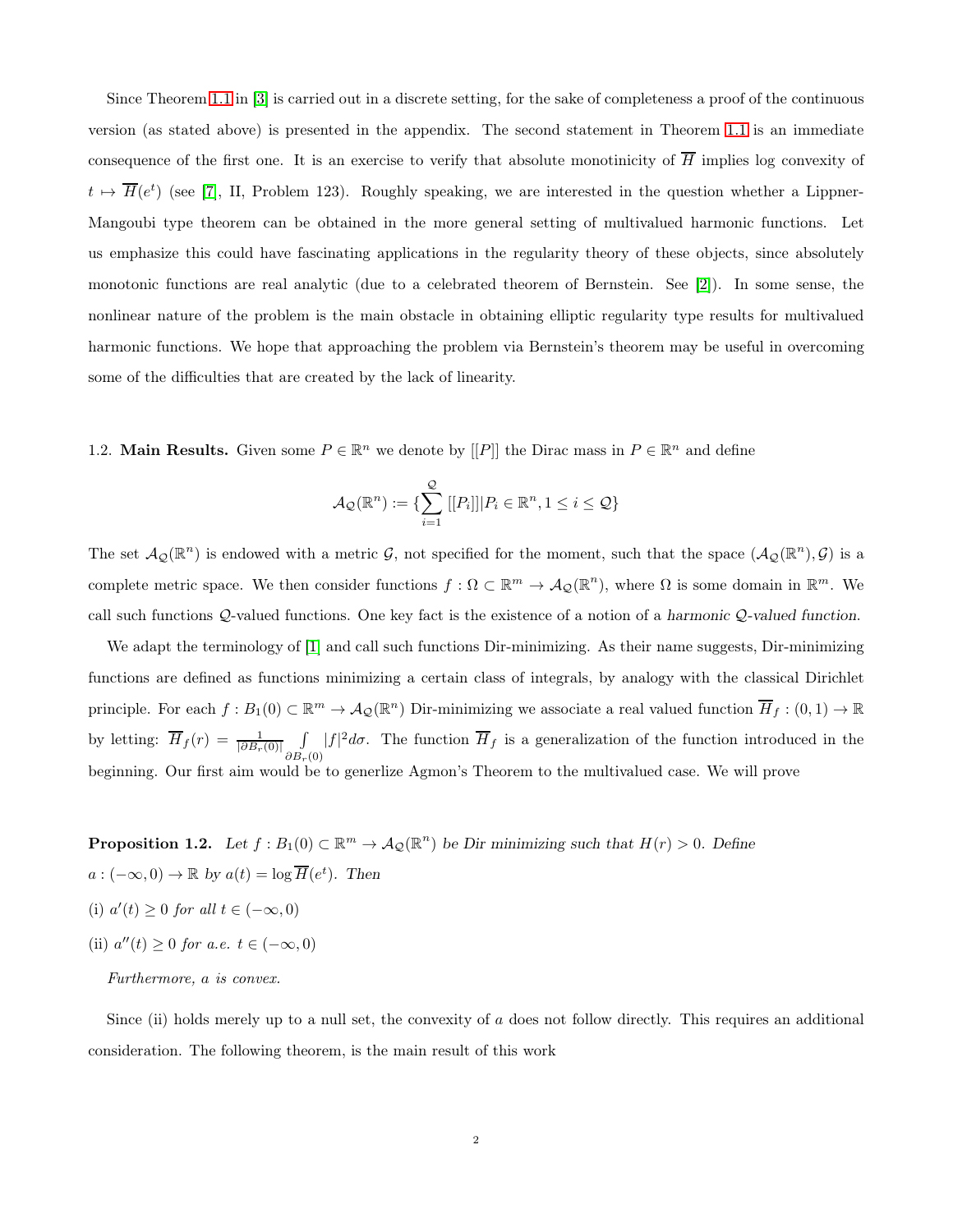<span id="page-2-0"></span>**Theorem 1.3.** Let  $f : B_1(0) \subset \mathbb{R}^2 \to A_{\mathcal{Q}}(\mathbb{R}^n)$  be a Dir minimizing function. Suppose  $f|_{\partial B_r} \in W^{1,2}(\partial B_r(0), \mathcal{A}_{\mathcal{Q}}(\mathbb{R}^n))$ for a.e.  $0 < r < 1$ . For each  $N > 0$  define  $\overline{h}_{N,f} : (0,1) \to \mathbb{R}$  by  $\overline{h}_{N,f}(r) = \overline{H}_f(r^N)$ . Then

(i)  $\overline{h}'_{\frac{\mathcal{Q}}{2},f}(r) \ge 0$  for all  $r \in (0,1)$ (ii)  $\overline{h}_{\frac{\mathcal{Q}}{2},f}''(r) \ge 0$  for a.e.  $r \in (0,1)$ Furthermore,  $h_{\frac{\mathcal{Q}}{2}}$  is convex.

The proof of Theorem [1.3](#page-2-0) will be followed by a higher dimensional version, that is, when the domain is the m–dimensional unit ball for arbitrary  $m > 2$ . In the higher dimensional version, the constant  $\frac{Q}{2}$  will be replaced by some constant depending on  $m$  which does not have a simple closed formula. It should be remarked that unlike in the scenario of Theorem [1.1,](#page-0-0) the fact that  $\overline{H}_f$  (and hence a and  $\overline{h}_{N,f}$ ) is a.e. twice differentiable (and moreover  $C^1$ ) is nontrivial.

A naive version of Theorem [1.1](#page-0-0) for Q-valued functions is not valid, as wittnesed by the example  $f(z) = \sum_{w^3=z}$  $[[w]],$ for which the associated  $\overline{H}$  function has a negative second derivative for all  $0 < r < 1$ . In addition, the following proposition demonstrates that we do not have an obvious third derivative version of Theorem [1.3:](#page-2-0)

<span id="page-2-1"></span>**Proposition 1.4.** ([\[4\]](#page-14-5)) Define  $f : B_1(0) \subset \mathbb{R}^2 \to A_2(\mathbb{R}^2)$  by  $f(z) = \sum_{z \in \mathbb{R}^2}$  $\sum_{w^2=2z-1}[[w]]$ . Then f is Dir minimizing,  $f|_{\partial B_r} \in$  $W^{1,2}(\partial B_r, \mathcal{A}_{\mathcal{Q}}(\mathbb{R}^n))$  for all  $r \neq \frac{1}{2}$  and  $\overline{h}_{1,f}'''(r) = \overline{H}_{f}'''$  $\int_{f}^{m}(r) < 0$  for all  $\frac{1}{2} < r < 1$ .

Both Proposition [1.4](#page-2-1) and the abovementioned example will be proved and explained in section [5.](#page-10-0) In Proposition [1.4,](#page-2-1) our main conribution is performing the formal computation which shows that  $\overline{H}''_f < 0$  for all  $\frac{1}{2} < r < 1$  and showing that the boundary condition  $f|_{\partial B_r} \in W^{1,2}(\partial B_r, \mathcal{A}_{\mathcal{Q}}(\mathbb{R}^n))$  is indeed satisfied for all  $r \neq \frac{1}{2}$ . Proving that f is Dir minimizing is a difficult task, and relies on some rather heavy machinery from geometric measure theory. It should be emphasized that the domain of f in both counterexamples is the planar unit disk. Thus, we did not rule out the possibillity that in higher dimensions the  $L^2$ - growth function of f is more well behaved.

Organization of the paper. In Section [3,](#page-3-0) we fix some notation and briefly review the frequency function and its relatives. A detailed exposition may be found in [\[1\]](#page-14-1). Section [4](#page-4-0) is devoted mainly to the proof of Proposition 1.2, Theorem [1.3](#page-2-0) and other related convexity inequalities. In Section [5](#page-10-0) we preform the calculations required to establish the counterexample given in Proposition [1.4.](#page-2-1) In the same context we will prove that the boundary condition  $f|_{\partial B_r} \in W^{1,2}(\partial B_r(0), \mathcal{A}_{\mathcal{Q}}(\mathbb{R}^n))$  in Theorem [1.3](#page-2-0) is in fact verified for a certain class of Dir-minimizing functions on the unit disk.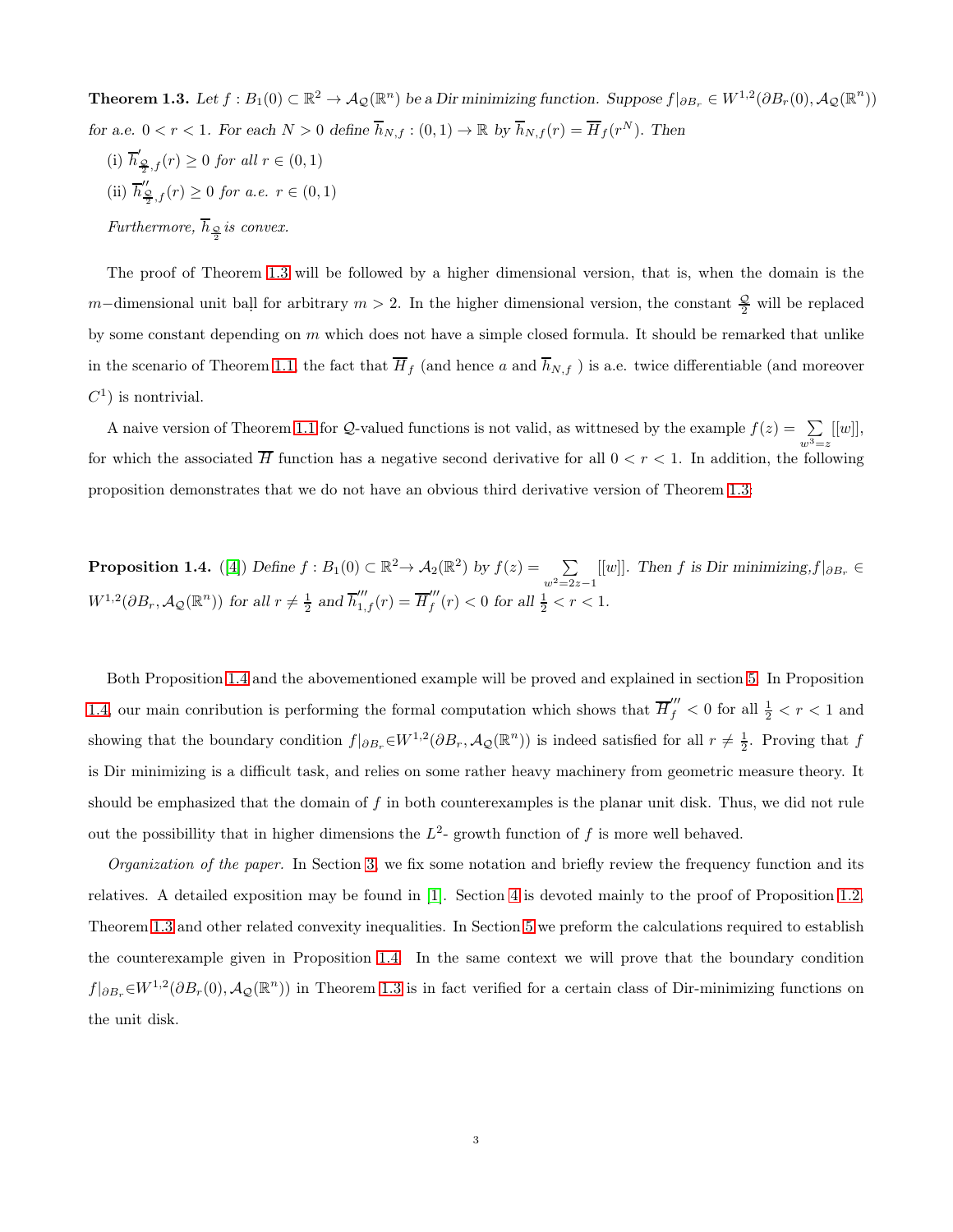#### 2. Acknowledgement

This work is part of the author's MA thesis. I wish to express my most deep gratitude towards my supervisor Dan Mangoubi for suggesting and guiding me in this problem, for many fruitful and stimulating disscusions and for carefully reading previous versions of this manuscript and providing insightful comments. In particular, for explaining the proof of Theorem [1.1.](#page-0-0) I would also like to thank Camillo De Lellis for his interest in this work. In particular, for suggesting the counterexample that appears in Proposition [1.4](#page-2-1) and for explaining the proof of Theorem 5.1.

# 3. Preliminaries

## <span id="page-3-0"></span>3.1. Notations.

 $d\sigma$  =The surface measure

 $\Delta u$  =The Laplacian of u

 $\cdot$  =The standard scalar product on  $\mathbb{R}^m$ 

 $\nu$  =The unit normal to the sphere

 $C_m$  =Surface area of the m−dimensional unit sphere

 $B_R(x)$  =The ball of radius R centered at x

We assume that the reader is familiar with the basic theory of  $Q$ -valued functions. Following [\[1\]](#page-14-1), we recall some basic notions and terminology. Given some  $P \in \mathbb{R}^n$  we denote by  $[[P]]$  the Dirac mass in  $P \in \mathbb{R}^n$  and define  $\mathcal{A}_{\mathcal{Q}}(\mathbb{R}^n) := \{ \sum\limits_{i=1}^{\mathcal{Q}}% \alpha_i^{\mathcal{Q}}(\alpha_i) \in \mathcal{A}^{(n)}(\mathbb{R}^n) \}$  $\sum_{i=1}^{\infty} [[P_i]] | P_i \in \mathbb{R}^n, 1 \leq i \leq \mathcal{Q}$ . We endow  $\mathcal{A}_{\mathcal{Q}}(\mathbb{R}^n)$  with a metric  $\mathcal{G}$ , defined as follows: For each  $T_1, T_2 \in \mathcal{A}_{\mathcal{Q}}(\mathbb{R}^n)$  with  $T_1 = \sum_{n=1}^{\mathcal{Q}}$  $\sum_{i=1}^{Q} [[P_i]], T_2 = \sum_{i=1}^{Q}$  $\sum_{i=1}^{\infty} [[S_i]]$  we define  $\mathcal{G}(T_1, T_2) = \min_{\sigma \in \mathscr{P}_{\mathcal{Q}}}$ s  $\frac{Q}{\sum}$  $\sum_{i=1}^{\infty}$  | $P_i - S_{\sigma(i)}$ |<sup>2</sup>, where  $\mathscr{P}_{\mathcal{Q}}$  is the permutation group on  $\{1, ..., Q\}$ . The space  $(\mathcal{A}_{\mathcal{Q}}(\mathbb{R}^n), \mathcal{G})$  is a complete metric space. A  $\mathcal{Q}$ -valued function is a n function  $f: \Omega \subset \mathbb{R}^m \to \mathcal{A}_{\mathcal{Q}}(\mathbb{R}^n)$ . Of course, this formalism was designed to capture the notion of a function attaining multiple values at each point. A regularity theory can be developed for Q-valued functions. In particular, the notion of a Sobolev space  $W^{1,p}(\Omega, \mathcal{A}_{\mathcal{Q}}(\mathbb{R}^n))$  and the notion of an approximate differential denoted by  $Df$ . Suppose  $\Omega \subset \mathbb{R}^m$  is a bounded domain with smooth boundary. By analogy with the Dirichlet principle we say that a function  $f: \Omega \to \mathcal{A}_{\mathcal{Q}}(\mathbb{R}^n)$  is Dir-minimizing if  $f \in W^{1,2}(\Omega, \mathcal{A}_{\mathcal{Q}}(\mathbb{R}^n))$  and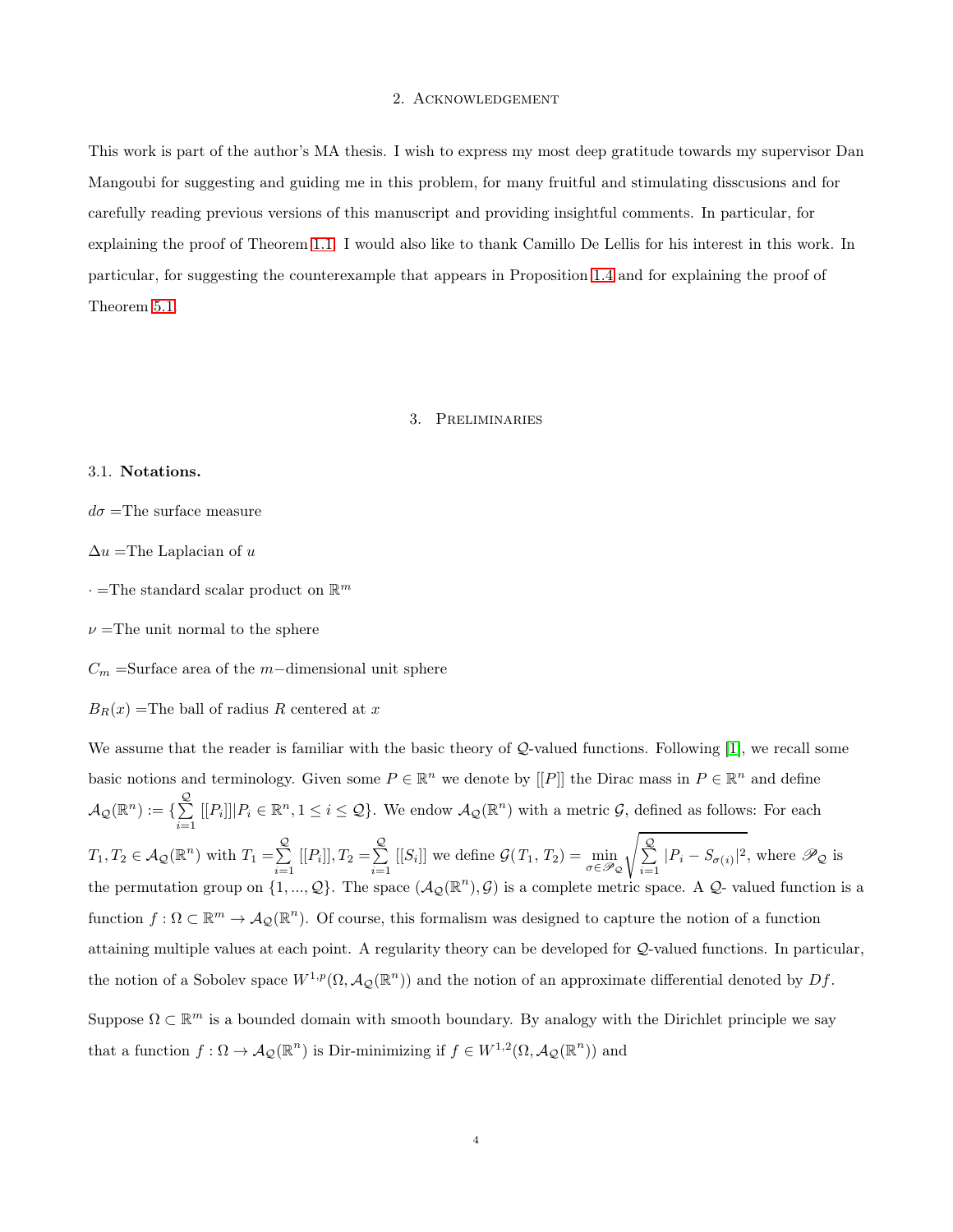$$
\int\limits_{\Omega}|Df|^2\leq \int\limits_{\Omega}|Dg|^2
$$

for all  $g \in W^{1,2}(\Omega, \mathcal{A}_{\mathcal{Q}}(\mathbb{R}^n))$  whose trace on  $\partial\Omega$  agrees with that of f. We shall allways assume  $m \geq 2$ .

#### 3.2. Frequency Function.

We recall the frequency function and its relatives in the context of Q−valued functions. We have the following Holder regularity type theorem for Dir-minimizing functions:

**Theorem 3.1.** ([\[1\]](#page-14-1), Theorem 6.2) There are constants  $\alpha = \alpha(m, Q) \in (0, 1)$  and  $C = C(m, n, Q, \delta)$  with the following property. If  $f : B_1(0) \subset \mathbb{R}^m \to \mathcal{A}_{\mathcal{Q}}(\mathbb{R}^n)$  is Dir-minimizing then:  $\sup$  $x\neq y\in B_\delta(0)$  $\frac{\mathcal{G}(f(x),f(y))}{|x-y|^{\alpha}} \leq CDir(f)^{\frac{1}{2}}$  for all  $0 < \delta < 1$ .

In light of Theorem 3.1  $|f|^2$  is continuous on  $B_1(0)$ . Fix  $0 < \delta < 1$ . Then, according to Theorem 3.1 f is continuous on  $\overline{B_\delta(0)}$ . Since G is a metric, by the triangle inequality:

 $||T| - |S|| = |\mathcal{G}(T, \mathcal{Q}[[0]]) - \mathcal{G}(S, \mathcal{Q}[[0]])| \leq \mathcal{G}(T, S)$ . So |f| is the composition of f with a Lipschitz function, which implies that  $|f|$  is continuous on  $\overline{B_\delta(0)}$ , and so the same is true for  $|f|^2$ . This is true for all  $0 < \delta < 1$  from which we deduce continuity on  $B_1(0)$ . Thus, both  $H_f$  and  $\overline{H}_f$  are well defined for all  $r \in (0,1)$ . If furthermore  $H_f(r) > 0$ for all r then  $I_f(r) \coloneqq \frac{r D_f(r)}{H_f(r)}$  $\frac{D_f(r)}{H_f(r)}$  is well defined and is called the frequency function of f. When there is no ambiguity, we shall omit the subscript  $f$ .

### 4. Proof of Main Results

### <span id="page-4-0"></span>4.1. Variants of the Three Circles Theorem.

In this section we give a proof of Proposition 1.2 and Theorem [1.3.](#page-2-0) The following identities will play a crucial role in the study of convexity of the frequency function and its relatives

**Proposition 4.1.** ([\[1\]](#page-14-1), Proposition 5.2) Let  $f : B_R(x) \subset \mathbb{R}^m \to A_{\mathcal{Q}}(\mathbb{R}^n)$  be Dir-minimizing.

Then for a.e. 
$$
0 < r < R
$$
 we have: (i)  $(m-2) \int\limits_{B_r(x)} |Df|^2 dx = r \int\limits_{\partial B_r(x)} |Df|^2 d\sigma - 2r \int\limits_{\partial B_r(x)} \sum_{i=1}^{\mathcal{Q}} |\partial_{\nu} f_i|^2 d\sigma$ 

$$
(ii) \int_{B_r(x)} |Df|^2 dx = \int_{\partial B_r(x)} \sum_{i=1}^{\mathcal{Q}} (\partial_{\nu} f_i) \cdot f_i d\sigma
$$

Our starting point is the following theorem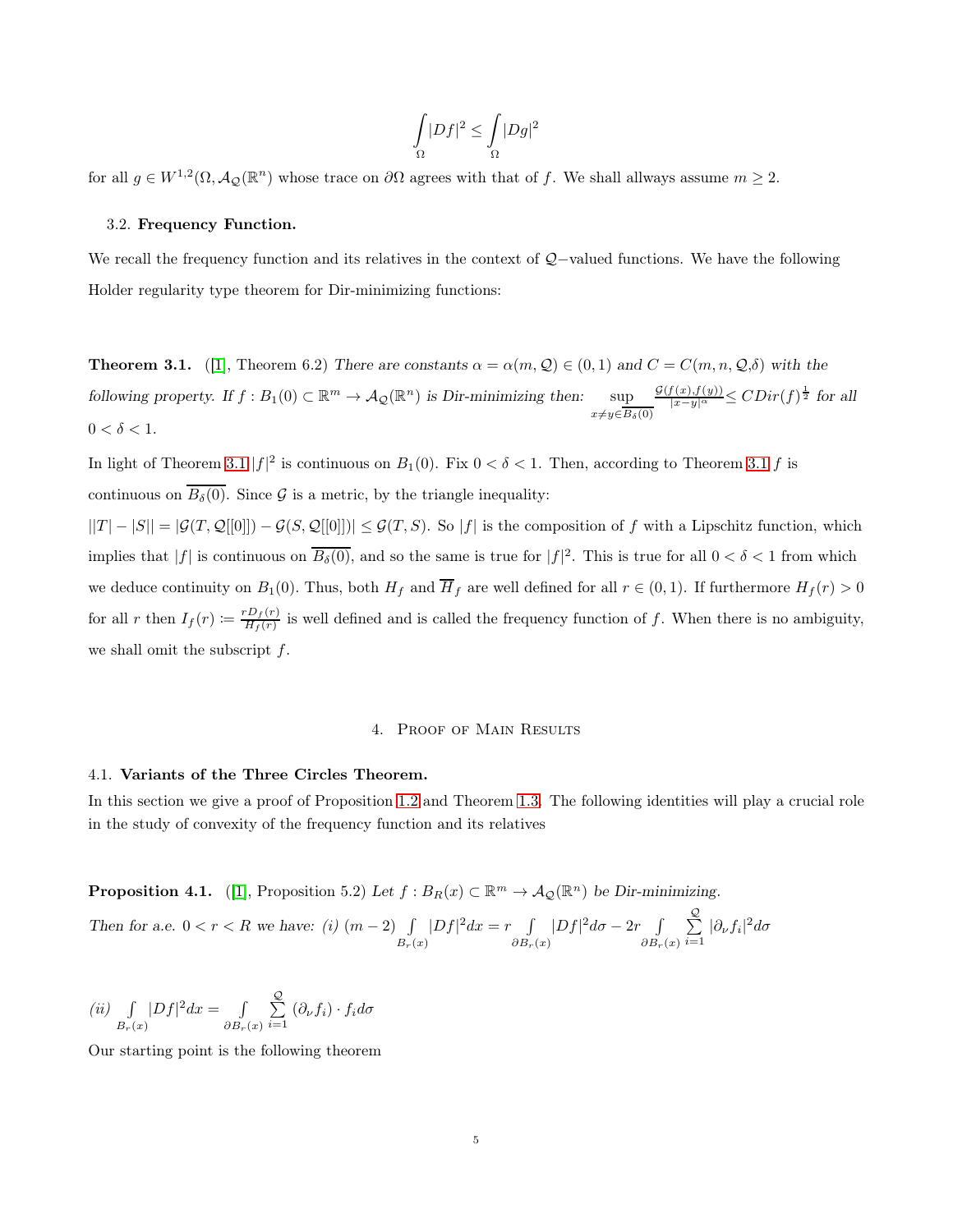**Theorem 4.2.** ([\[1\]](#page-14-1), Theorem 7.5) Let  $f : B_1(0) \subset \mathbb{R}^m \to \mathcal{A}_{\mathcal{Q}}(\mathbb{R}^n)$  be Dir minimizing. Then:

(a)  $H \in C^1(0,1)$  and the following identity holds for all  $r \in (0,1)$ :

<span id="page-5-0"></span>(4.1) 
$$
H'(r) = \frac{m-1}{r}H(r) + 2D(r)
$$

(b) If  $H(r) > 0$  then  $I(r)$  is absolutely continuous and nondecreasing. In particular,  $I'(r) \geq 0$  for a.e. r.

Statement (b) is known as Almgren's monotonicity formula. Since  $D$  is absolutely continuous, it is a.e.

differentiable. Therefore, in view of equation [4.1,](#page-5-0) we see that  $H'$  is a.e. differentiable. Otherwise put, the second derivative of H exists a.e. The regularity properties of H clearly apply for  $\overline{H}$  as well. With the aid of Almgren's monotonicity formula we are able to extend Agmon's convexity result ([\[6\]](#page-14-2)) in the context of Q−valued functions. This method of proof differs from Agmon's original approach for real valued harmonic functions, which involves ODEs on Banach spaces.

*Proof of Proposition 1.2.* In light of the above discussion it is clear that a is  $C^1(-\infty,0)$  and that a'' exists almost everywhere. For (i), note that

$$
C_m \overline{H}'(r) = \left(\frac{1}{r^{m-1}} H(r)\right)' = \frac{1}{r^{m-1}} H'(r) - (m-1)r^{-m}H(r) =
$$

<span id="page-5-2"></span><span id="page-5-1"></span>
$$
\frac{1}{r^{m-1}}(\frac{m-1}{r}H(r) + 2D(r)) - (m-1)\frac{1}{r^m}H(r) = \frac{2D(r)}{r^{m-1}} \ge 0
$$

Where the second equality is due to equation [4.1.](#page-5-0) So

(4.2) 
$$
\overline{H}'(r) = \frac{2D(r)}{C_m r^{m-1}} \ge 0
$$

Therefore, for all  $t \in (-\infty, 0)$ 

(4.3) 
$$
a'(t) = \log(\overline{H}(e^t))' = \frac{\overline{H}'(e^t)e^t}{\overline{H}(e^t)} \ge 0
$$

For (ii), start by noting that  $a(t) = \log(\overline{H}(e^t)) = \log(H(e^t)) - \log(C_m e^{t(m-1)}) = \log(H(e^t)) - \log(C_m) - (m-1)t$ . Therefore, to prove  $a''(t) \ge 0$  it suffices to prove  $(\log(H(e^t)))'' \ge 0$ . By Theorem 4.2, we have that  $I'(r) \ge 0$  for a.e.  $0 < r < 1$ . To spare some space, all equalities and inequalities from now on should be interpreted up to a null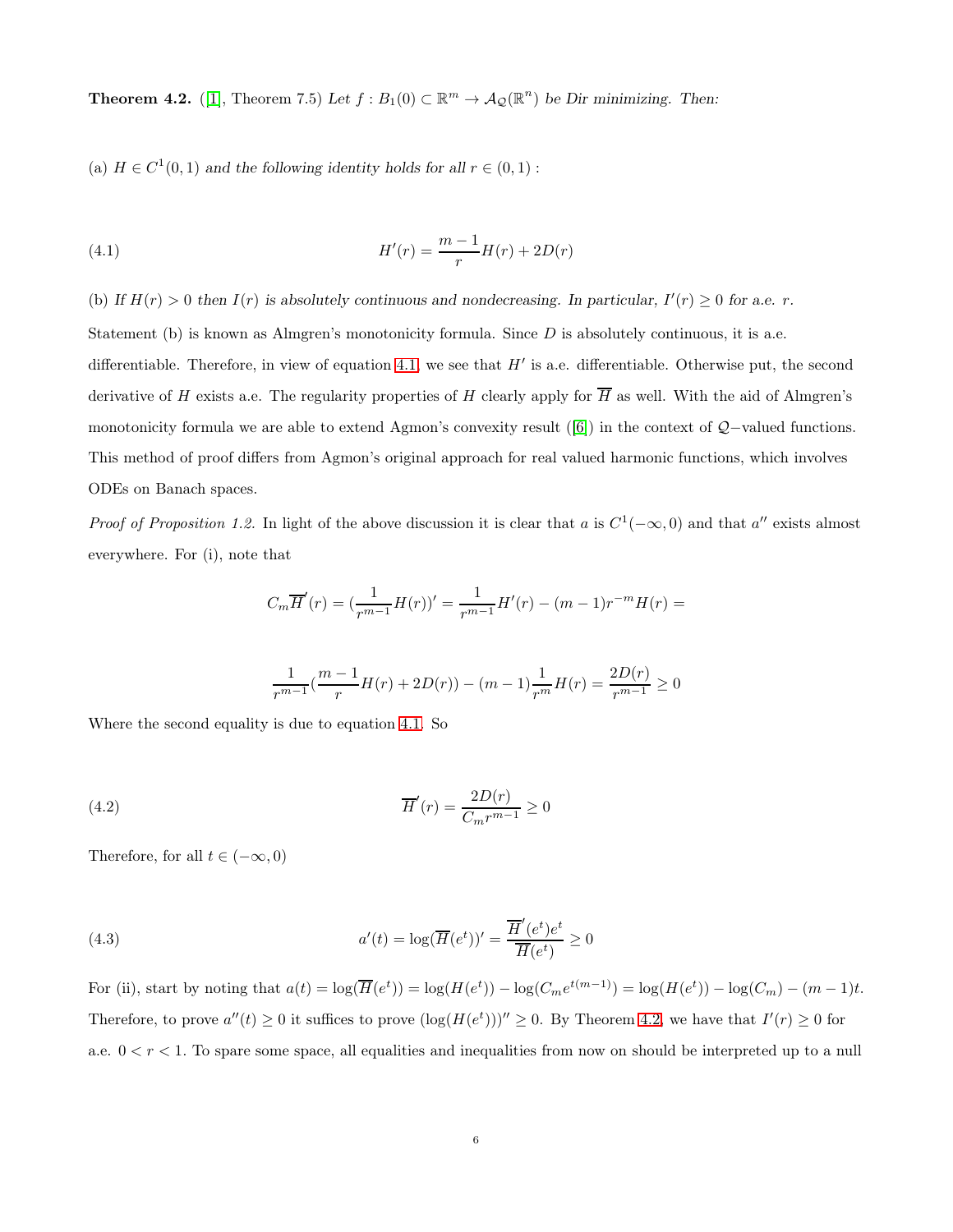set. By virtue of equation [4.1](#page-5-0)

$$
0 \le I'(r) = \left(\frac{rD(r)}{H(r)}\right)' = \left(\frac{D(r)}{r^{m-2}\overline{H}(r)}\right)' = \frac{1}{2}\left(\frac{r(H'(r) - \left(\frac{m-1}{r}\right)H(r))}{H(r)}\right)' = \frac{1}{2}\left(\frac{rH'(r) - (m-1)H(r)}{H(r)}\right)' = \frac{1}{2}\left(\frac{rH'(r)}{H(r)}\right)' = \frac{1}{2}\left(\frac{rH'(r)}{H(r)}\right)' = \frac{1}{2}\left(\frac{(H'(r) + rH''(r))H(r) - r(H'(r))^2}{H^2(r)}\right) = \frac{1}{2}\left(\frac{rH'(r)}{H^2(r)}\right)' = \frac{1}{2}\left(\frac{H'(r) - rH''(r)}{H^2(r)}\right)' = \frac{1}{2}\left(\frac{H'(r) - rH''(r)}{H^2(r)}\right)' = \frac{1}{2}\left(\frac{1}{2}\right)\left(\frac{1}{2}\right)' = \frac{1}{2}\left(\frac{1}{2}\right)\left(\frac{1}{2}\right)' = \frac{1}{2}\left(\frac{1}{2}\right)\left(\frac{1}{2}\right)' = \frac{1}{2}\left(\frac{1}{2}\right)' = \frac{1}{2}\left(\frac{1}{2}\right)' = \frac{1}{2}\left(\frac{1}{2}\right)' = \frac{1}{2}\left(\frac{1}{2}\right)' = \frac{1}{2}\left(\frac{1}{2}\right)' = \frac{1}{2}\left(\frac{1}{2}\right)' = \frac{1}{2}\left(\frac{1}{2}\right)' = \frac{1}{2}\left(\frac{1}{2}\right)' = \frac{1}{2}\left(\frac{1}{2}\right)' = \frac{1}{2}\left(\frac{1}{2}\right)' = \frac{1}{2}\left(\frac{1}{2}\right)' = \frac{1}{2}\left(\frac{1}{2}\right)' = \frac{1}{2}\left(\frac{1}{2}\right)' = \frac{1}{2}\left(\frac{1}{2}\right)' = \frac{1}{2}\left(\frac{1}{2}\right)' = \frac{1}{2}\left(\frac{1}{2}\right)' = \frac{1}{2}\left(\frac{1}{2}\right)' = \frac{1}{2}\left(\frac{1}{2}\right)' = \frac{1}{2}\left(\frac{1}{2}\right)' = \frac{1}{2}\left(\frac{1}{2}\right)' = \frac{1}{2}\left(\frac
$$

Thus, we get

<span id="page-6-0"></span>(4.4) 
$$
(H'(r) + rH''(r))H(r) - r(H'(r))^2 \ge 0
$$

On the other hand by a straightforward calculation:

<span id="page-6-1"></span>(4.5) 
$$
e^{-t}(\log(H(e^t))'' = [H'(e^t) + e^t H''(e^t)]H(e^t) - e^t(H'(e^t))^2
$$

Combining inequality [4.4](#page-6-0) with equation [4.5](#page-6-1) we arrive at  $e^{-t}(\log(H(e^t)))'' \ge 0$  which is the same as  $(\log(H(e^t))^{\prime\prime} \geq 0$ . We are left to explain why a is convex. It is classical that a continuously differentiable function is convex iff its derivative is nondecreasing, and so our task reduces to showing that  $a'$  is nondecreasing. By equations [4.3](#page-5-1) and [4.2](#page-5-2) we get  $a'(t) = \frac{\overline{H}'(e^t)e^t}{\overline{H}'(e^t)}$  $\frac{\overline{H}'(e^t)e^t}{\overline{H}(e^t)} = \frac{2D(e^t)}{C_m e^{t(m-2)}}$  $\frac{2D(e^t)}{C_m e^{t(m-2)} \overline{H}(e^t)}$ . Since  $D(e^t)$  is a composition of an absolutely continuous function with a nondecreasing smooth function, it is absolutely continuous. In addition,  $\frac{1}{C_m e^{t(m-2)} \overline{H}(e^t)}$ is differentiable. So  $a'(t)$  is absolutely continuous function on any closed subinterval of  $(-\infty, 0)$ , as a product of such function. Therefore, the fundamental theorem of calculus is applicable: if  $t_1, t_2 \in (-\infty, 0), t_1 < t_2$  then  $a'(t_2) - a'(t_1) = \int\limits_0^{t_2}$  $t_1$  $a''(t)dt \geq 0.$ 

Remark 4.3. We draw the reader's attention to a somewhat delicate point, which will be also relevant in what will come next . The implication "nonnegative derivative a.e.⇒nondecreasing" is not true in general. In Proposition 1.2 we employed the fact that the first derivative of  $a$  is absolutely continuous in order to deduce that it is convex. The absolute continuity of the derivatives is a consequence of equation [4.1.](#page-5-0) Hence, we implicitly relied here on the Dir-minimization property. In the case of 1 valued harmonic functions, this technicality is not created because all functions involved are smooth. To the best of our knowledge, improved regularity for the frequency function and its relatives in the multivalued settings is still an open problem.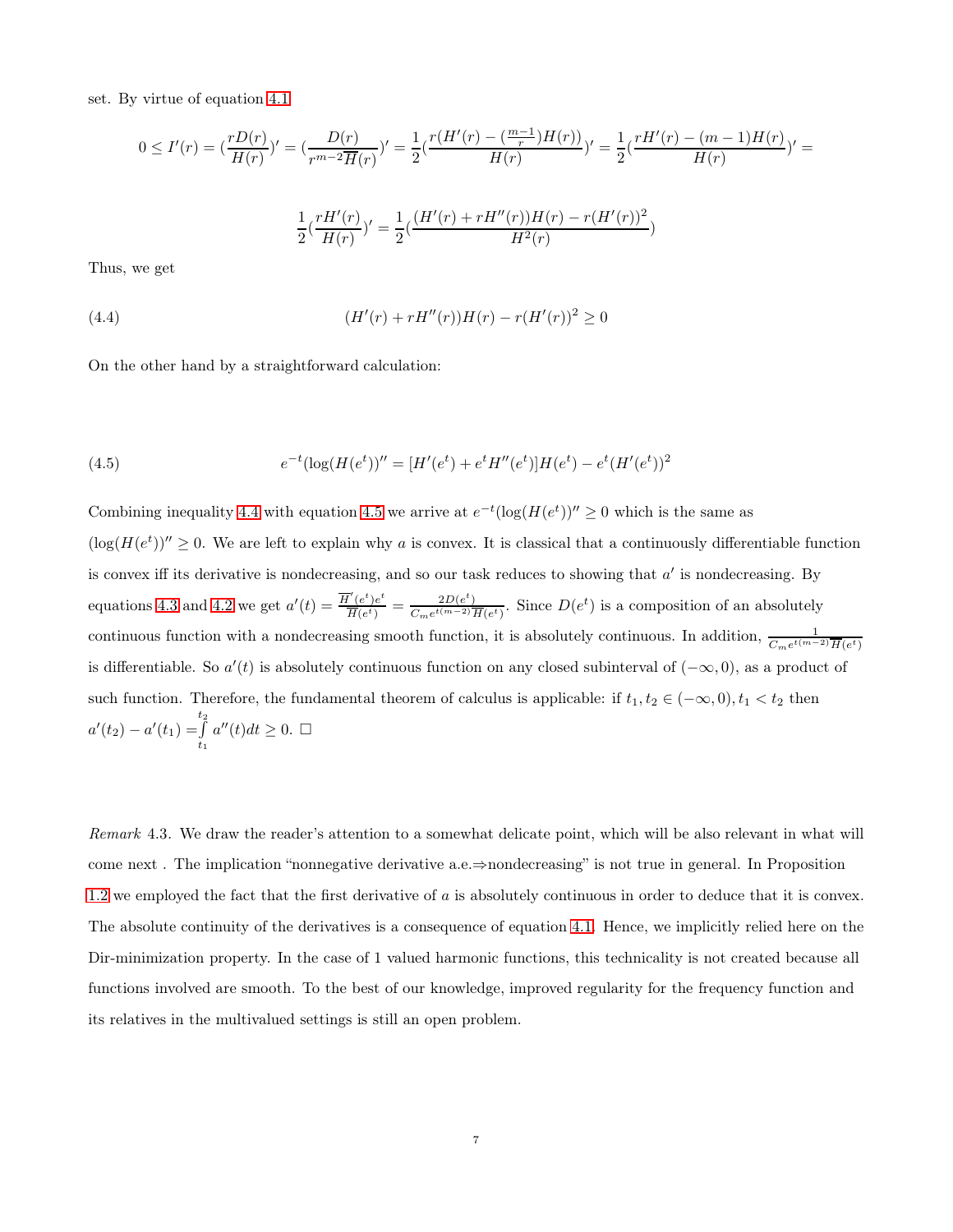The inequality " $\overline{H}''(r) \ge 0$  a.e." is not true in general, as witnessed by the counterexample in section [5.](#page-10-0) Nevertheless, we are still able to obtain a convexity result by reducing the power of the normalization of  $H$ . More precisely we observe the weaker

<span id="page-7-1"></span>**Proposition 4.4.** Let  $f : B_1(0) \subset \mathbb{R}^m \to \mathcal{A}_{\mathcal{Q}}(\mathbb{R}^n)$  be Dir minimizing. Then (i)  $(r\overline{H}(r))' \geq 0$  for all  $r \in (0,1)$  (ii)  $(r\overline{H}(r))'' \geq 0$  for a.e.  $r \in (0,1)$ . Furthermore  $r \mapsto r\overline{H}(r)$  is convex.

*Proof.* As for (i) we can in fact derive a stronger result, namely  $\overline{H}'(r) \ge 0$  for all  $r \in (0,1)$ . We compute:

<span id="page-7-0"></span>
$$
(4.6) \quad \overline{H}'(r) = \frac{1}{C_m} [-(m-1)r^{-m}H(r) + r^{-(m-1)}H'(r)] = \frac{r^{-(m-1)}}{C_m} [H'(r) - \frac{m-1}{r}H(r)] = \frac{2D(r)r^{-(m-1)}}{C_m} \ge 0
$$

where the last equality is by equation [4.1.](#page-5-0) For (ii), start by noting that equation [4.6](#page-7-0) implies the following equality for a.e. r

(4.7) 
$$
\overline{H}''(r) = \frac{2}{C_m r^{m-1}} [D'(r) - \frac{(m-1)D(r)}{r}]
$$

Gathering our calculations one readily checks that  $(r\overline{H}(r))'' \geq 0 \iff rD'(r) - (m-3)D(r) \geq 0$ . Indeed

$$
rD'(r) - (m-3)D(r) \ge rD'(r) - (m-2)D(r) =
$$

$$
r \int\limits_{\partial B_r(0)} |Df|^2 - (m-2) \int\limits_{B_r(0)} |Df|^2 = 2r \int\limits_{\partial B_r(0)} \sum_{i=1}^{Q} |\partial_{\nu} f_i|^2 \ge 0
$$

Where the last equality is thanks to (i), 4.1. The convexity of  $r \mapsto r\overline{H}(r)$  follows by a similar argument to the one demonstrated in Proposition 1.2.  $\Box$ 

It is clear that Proposition [4.4](#page-7-1) implies in particular that the same conclusion holds true for H (and this can also be derived directly from iterating equation [4.1\)](#page-5-0).

We present now a proof of Theorem [1.3,](#page-2-0) including a higher dimensional analog. The main ingredients of the proof are the variational formulas provided by Proposition 4.1 and the following estimates

**Proposition 4.5.** ([\[1\]](#page-14-1), Proposition 6.3) Let  $f : B_1(0) \subset \mathbb{R}^m \to \mathcal{A}_{\mathcal{Q}}(\mathbb{R}^n)$  be Dir-minimizing and suppose that  $g_r := f|_{\partial B_r(0)} \in W^{1,2}(\partial B_r(0), A_{\mathcal{Q}}(\mathbb{R}^n))$  for a.e  $0 < r < 1$ . Then for a.e r: (i) If  $m = 2$ ,  $\text{Dir}(f, B_r(0)) \leq \mathcal{Q}r\text{Dir}(g_r, \partial B_r(0))$  (ii) If  $m > 2$ ,  $\text{Dir}(f, B_r(0)) \leq c(m)r\text{Dir}(g_r, \partial B_r(0))$ , where  $c(m) < \frac{1}{m-2}$ .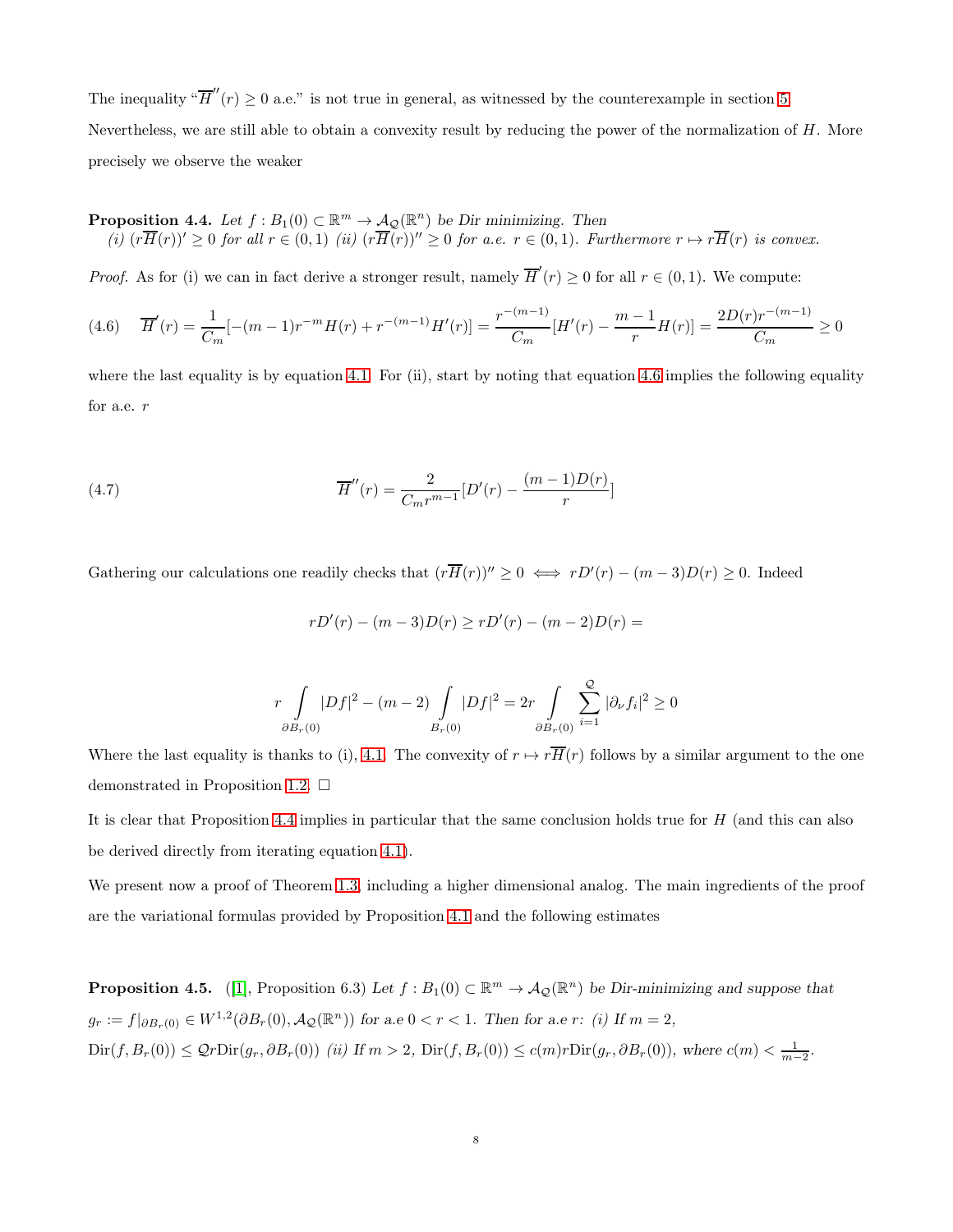Before going into the proof of Theorem [1.3,](#page-2-0) let us heuristically explain why it is reasonable the expect the validity of such a result through the following example.

**Example 4.6.** We recall that a function  $f : B_1(0) \to A_2(\mathbb{R}^n)$  is  $\alpha$ -homogeneous  $(\alpha > 0)$  if  $\forall y \in B_1, y \neq 0 : f(y) = |y|^{\alpha} f(\frac{y}{|y|}).$  Denote by  $\eta : A_{\mathcal{Q}}(\mathbb{R}^n) \to \mathbb{R}^n$  the center of mass map defined by  $\eta(\sum\limits_{i=1}^{\mathcal{Q}}% {\color{blue} 1_X} \frac{\partial}{\partial x_i^{(i)}}% {\color{blue} 1_{\mathcal{Q}}^{(i)}}^{(i)}(\theta))$  $\sum_{i=1}$  [[P<sub>i</sub>]]) =  $\sum_{i=1}^{\mathcal{Q}} P_i$  $\frac{\overline{c}_1}{\mathcal{Q}}$ . We can derive an explicit formula for the  $L^2$ -growth function of a continuous  $\alpha$ −homogeneous map:

$$
H(r) = \int_{\partial B_r} |f|^2 d\sigma = r^{m-1} \int_{\partial B_1} |f|^2 (ry) d\sigma =
$$
  

$$
r^{m-1} \int_{\partial B_1} \sum_{i=1}^{\mathcal{Q}} |f_i|^2 (ry) d\sigma = r^{2\alpha + m - 1} \int_{\partial B_1} \sum_{i=1}^{\mathcal{Q}} |f_i|^2 (y) d\sigma = \kappa r^{2\alpha + m - 1}
$$

For some constant  $\kappa \geq 0$ . Hence  $\overline{H}$  takes the form  $\overline{H}(r) = \kappa r^{2\alpha}$ . Assume now that  $m = 2$ ,  $f : B_1(0) \to A_2(\mathbb{R}^n)$  is a Dir-minimizing, nontrivial,  $\alpha$ -homogeneous map with  $\eta \circ f = 0$  (the simplest example of such a map the 2-valued function  $f : B_1(0) \to A_2(\mathbb{R}^2)$  defined by  $f(z) = \sum_{\alpha}$  $w^2 = z$  $[[w]]$ . See Theorem 5.1). It is proved in [\[1\]](#page-14-1), Proposition 8.2 that in this case necessarily  $\alpha = \frac{p}{q} \in \mathbb{Q}$  for some  $q \leq \mathcal{Q}$ . So  $\overline{H}(r) = \kappa r^{\frac{2p}{q}}$ , which implies  $\overline{H}(r^{\frac{q}{2}}) = \kappa r^p$ , and the latter function is obviously absolutely monotonic. We are thus lead to spectulate that more generally, composing  $\overline{H}$  with some suitable  $\frac{1}{2}[\mathcal{Q}]$ -power produces a function which is more well behaved. Theorem [1.3](#page-2-0) partially confirms this speculation.

*Proof of Theorem [1.3.](#page-2-0)* That  $\overline{h}'_{\frac{\mathcal{Q}}{2}}(r) \ge 0$  follows immediately from equation [4.2.](#page-5-2) Henceforth all equalities and inequlities should be interpeted up to a null set. A direct calculation gives:

 $\overline{h}_N''(r) = N(N-1)r^{N-2}\overline{H}'(r^N) + \overline{H}''(r^N)N^2r^{2N-2}.$ Writing  $\xi = r^N$ , we see that  $\overline{h}_N''(\xi) \ge 0 \Leftrightarrow (\frac{N-1}{N})\overline{H}'(\xi) + \overline{H}''(\xi)\xi \ge 0$ . Taking  $N = \frac{Q}{2}$  we get

$$
\overline{h}_{\frac{\mathcal{Q}}{2}}''(\xi)\geq 0 \Leftrightarrow (\mathcal{Q}-2)\overline{H}'(\xi)+\mathcal{Q}\overline{H}''(\xi)\xi\geq 0
$$

Owing to equation [4.2](#page-5-2) we can express  $\overline{H}', \overline{H}''$  explictly

$$
\overline{H}'(\xi) = \frac{2}{C\xi} \int\limits_{B_{\xi}(0)} |Df|^2
$$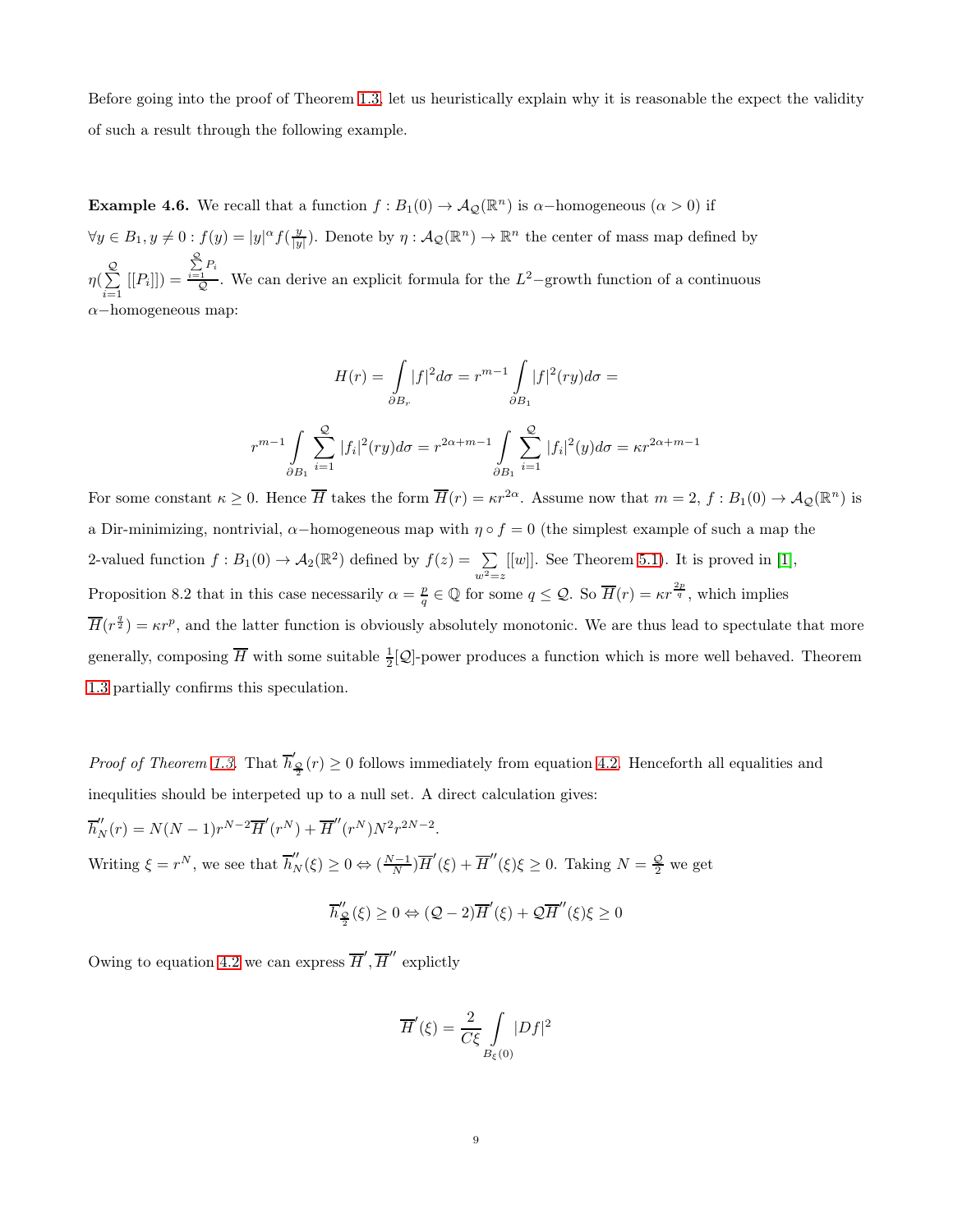$$
\overline{H}''(\xi) = \frac{2}{C\xi} \left[ \int\limits_{\partial B_{\xi}(0)} |Df|^2 - \frac{1}{\xi} \int\limits_{B_{\xi}(0)} |Df|^2 \right]
$$

We now have

<span id="page-9-0"></span>
$$
C\xi[(Q-2)\overline{H}'(\xi) + Q\overline{H}''(\xi)\xi] = 2(Q-2)\int\limits_{B_{\xi}(0)}|Df|^2 + 2\mathcal{Q}\xi\int\limits_{\partial B_{\xi}(0)}|Df|^2 - \frac{1}{\xi}\int\limits_{B_{\xi}(0)}|Df|^2] = 2\mathcal{Q}\xi\int\limits_{\partial B_{\xi}(0)}|Df|^2 - 4\int\limits_{B_{\xi}(0)}|Df|^2
$$

Proposition 4.5, (i) combined with Proposition 4.1 yield the following estimate:

$$
\int_{B_{\xi}(0)} |Df|^2 dx \leq \xi \mathcal{Q} \text{Dir}(g_{\xi}, \partial B_{\xi}(0))
$$

Therefore

$$
2\int\limits_{B_{\xi}(0)}|Df|^{2} \leq 2\xi \mathcal{Q} \text{Dir}(g_{\xi},\partial B_{\xi}(0)) = 2\xi \mathcal{Q} \left[\int\limits_{\partial B_{\xi}(0)}|Df|^{2} - \sum_{i=1}^{Q}|\partial_{\nu}f_{i}|^{2} d\sigma\right] = \mathcal{Q}\xi \int\limits_{\partial B_{\xi}(0)}|Df|^{2}
$$

Where the last equality is due to 4.1, (i).

Combining the last inequality with equation [4.8](#page-9-0) gives  $(Q-2)\overline{H}'(\xi) + Q\overline{H}''(\xi)\xi \ge 0$ , as wanted. Finally, note that  $\overline{h}'_2(r) = \frac{2D(r^{\frac{Q}{2}})r^{-\frac{Q}{2}(m-1)}}{C_m}$  $\frac{C_m}{C_m}r^{\frac{Q}{2}-1} = \frac{2D(r^{\frac{Q}{2}})r^{\frac{Q}{2}(2-m)-1}}{C_m}$  $\frac{r^{\frac{2}{2}(2-m)-1}}{C_m}$ . Since  $D(r^{\frac{Q}{2}})$  is a composition of absolutely continuous nondecreasing functions, it is absolutely continuous. In view of the previous equation we see that  $\overline{h}'_{\frac{\mathcal{Q}}{2}}$  is absolutely continuous. Thus, proceeding as in Proposition 1.2, it follows that  $\overline{h}_{\frac{\mathcal{Q}}{2}}$  is convex.  $\Box$ 

We finish this section by stating an higher dimensional analog of 4.5

**Theorem 4.7.** Let  $m > 2$  and  $f : B_1(0) \subset \mathbb{R}^m \to A_{\mathcal{Q}}(\mathbb{R}^n)$  be a Dir minimizing function. Suppose  $f|_{\partial B_r} \in W^{1,2}(\partial B_r, \mathcal{A}_{\mathcal{Q}}(\mathbb{R}^n))$  for a.e.  $0 < r < 1$ . Let  $c(m) = \frac{1}{m-2} - \epsilon_m$ ,  $0 < \epsilon_m < \frac{1}{m-2}$  be the constant obtained via proposition 4.5. Let  $\alpha_m = \frac{1-\epsilon_m(m-2)}{\epsilon_m(m-2)^2}$ . Then (i)  $\overline{h}'_{\frac{\alpha_m}{2},f}(r) \ge 0$  for all  $r \in (0,1)$ (ii)  $\overline{h}_{\frac{\alpha_m}{2},f}''(r) \ge 0$  for a.e.  $r \in (0,1)$ 

Proof. The proof is identical to that of Theorem [1.3,](#page-2-0) using estiamte (ii) in Proposition 4.5 instead of (i).

 $\Box$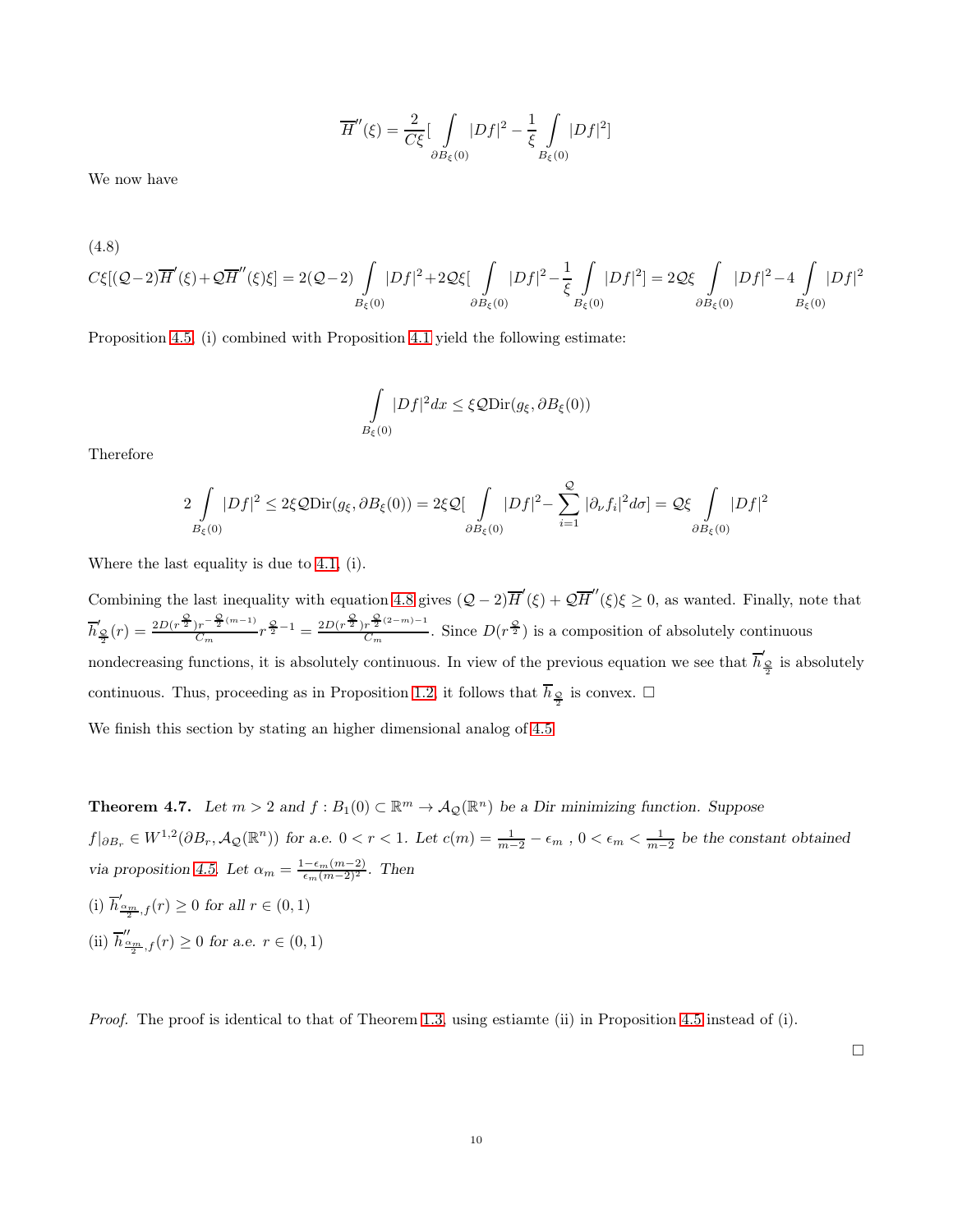We can now conclude that nontrivial Dir minimizing,  $\alpha$ -homogeneous function have exponents  $\alpha$  far away from 0.

**Corollary 4.8.** There are constants  $\beta_m > 0$  with the following property. Let  $f : B_1(0) \subset \mathbb{R}^m \to A_2(\mathbb{R}^n)$  be a nontrivial Dir minimizing,  $\alpha$ -homogeneous function. Suppose  $f|_{\partial B_r} \in W^{1,2}(\partial B_r, \mathcal{A}_{\mathcal{Q}}(\mathbb{R}^n))$  for a.e.  $0 < r < 1$ . Then  $\alpha \geq \beta_m$ .

*Proof.* Put  $\beta_2 = \frac{1}{\mathcal{Q}}$  and  $\beta_m = \frac{1}{\alpha_m}, m > 2$ . According to the computation performed in Example 4.6,  $\overline{H}(r) = \kappa r^{2\alpha}$ for some  $\kappa > 0$ . According to Theorem [1.3](#page-2-0) and Theorem 4.7 we see that  $0 \leq \kappa \frac{\alpha}{\beta_m} (\frac{\alpha}{\beta_m} - 1) r^{\frac{\alpha}{\beta_m} - 2}$  for a.e. r, which in particular gives  $\alpha \geq \beta_m$ .

 $\Box$ 

<span id="page-10-0"></span>Note that in the specific case that  $m = 2$  and  $\eta \circ f = 0$ , Corollary 4.8 recovers a weaker form of Proposition 8.2, [\[1\]](#page-14-1) which was already mentioned in Example 4.6.

## 5. Counterexamples

The following theorem allows us to produce nontrivial examples of Dir-minimizing functions:

**Theorem 5.1.** ([\[1\]](#page-14-1), Theorem 10.1) Let  $a \neq 0, b \in \mathbb{R}$ . Define  $u : B_1(0) \subset \mathbb{R}^2 \to A_{\mathcal{Q}}(\mathbb{R}^2)$  by  $u(z) = \sum_{\alpha}$  $w^{\mathcal{Q}}=az+b$  $[[w]].$ Then  $u$  is Dir-minimizing.

The proof of Theorem 5.1 is highly nontrivial and relies heavily on the theory of mass minimizing currents. We start by demonstrating that Theorem [1.1](#page-0-0) cannot be naively extended to the Q−valued setting.

**Example 5.2.** Define  $f : B_1(0) \subset \mathbb{R}^2 \to A_3(\mathbb{R}^2)$  by  $f(z) = \sum_{z}$  $w^3 = z$  $[[w]]$ . That f is Dir minimizing follows from Theorem 5.1. We compute:

$$
\int_{B_{\rho}(0)} |f|^2 dx = \int_{0}^{2\pi} \int_{0}^{\rho} 3r^{\frac{5}{3}} dr d\theta = 3 \int_{0}^{2\pi} \int_{0}^{\rho} r^{\frac{5}{3}} dr d\theta = \frac{9\pi\rho^{\frac{8}{3}}}{4} = C\rho^{\frac{8}{3}}
$$

where  $C > 0$ . Therefore,  $H(\rho) = C\rho^{\frac{5}{3}}$  for some constant  $C > 0$ , and so  $\overline{H}(\rho) = \frac{C\rho^{\frac{5}{3}}}{2\pi\rho} = C\rho^{\frac{2}{3}}$ , hence  $\overline{H}''(\rho) < 0$ .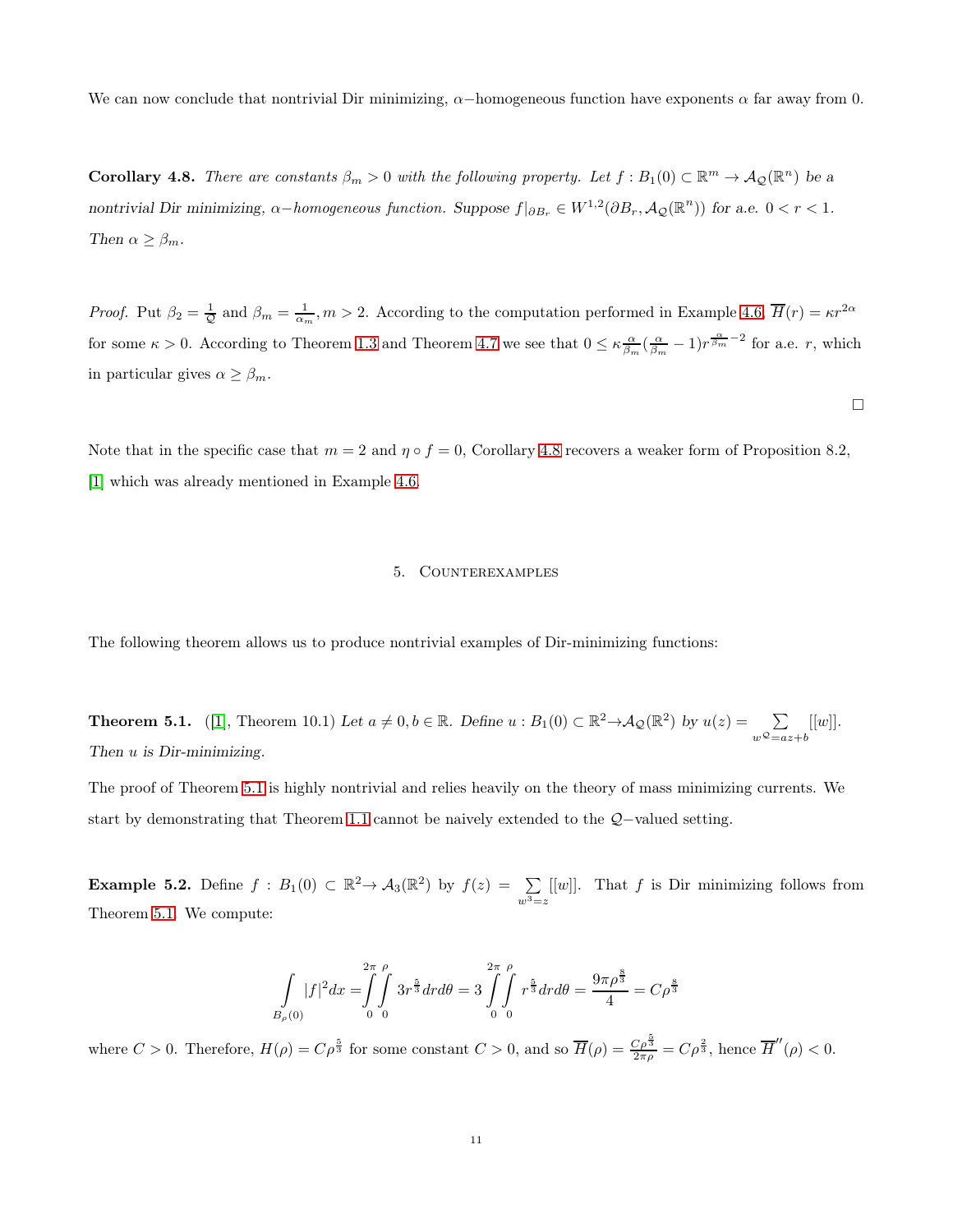Our next aim is to show that the boundary regularity condition appearing in Proposition [1.4](#page-2-1) is indeed verified for a certain Dir-minimizing functions on the planar unit disk. This will be the content of Lemma 5.4, which is of interest by its own right. Any  $z \in \mathbb{C} - \{0\}$  admits a representation of the form  $z = Re^{i\omega}$  for some  $R > 0, \omega \in [0, 2\pi)$ . We shall use the convention  $\sqrt{z} = \sqrt{R}e^{\frac{i\omega}{2}}$ .

Lemma 5.3. Fix  $r \in (0, \frac{1}{2}) \cup (\frac{1}{2}, 1)$  and define  $h : (0, 2\pi) \to \mathbb{C}$  by  $h(\theta) = \sqrt{2re^{i\theta} - 1}$ . Then  $h \in W^{1,2}((0, 2\pi), \mathbb{C})$ . *Proof.* Trivially  $h \in L^2(0, 2\pi)$ . Furthermore,  $h'(\theta) = \frac{2\pi i e^{i\theta}}{2\sqrt{2\pi e^{i\theta}-1}} = \frac{\pi i e^{i\theta}}{\sqrt{2\pi e^{i\theta}-1}}$ , hence  $|h'(\theta)|^2 = \frac{\pi}{|2\pi e^{i\theta}-1|}$ . Since  $|2re^{i\theta}-1|>0$  for all  $\theta \in [0, 2\pi]$ , there is some  $C_r > 0$  such that  $|2re^{i\theta}-1|>C_r$  for all  $\theta \in (0, 2\pi]$ , hence the asserted.  $\square$ 

We recall that  $f \in W^{1,2}(\Omega, \mathcal{A}_{\mathcal{Q}}(\mathbb{R}^n))$  if there are  $\{\varphi_j\}_{j=1}^m \subset L^2(\Omega, \mathbb{R}_{\geq 0})$  such that  $1. x \mapsto \mathcal{G}(f(x), T) \in W^{1,2}(\Omega)$ for all  $T \in \mathcal{A}_{\mathcal{Q}}(\mathbb{R}^n)$  and 2.  $|\partial_j \mathcal{G}(f(x),T)| \leq \varphi_j$  a.e. for all  $T \in \mathcal{A}_{\mathcal{Q}}(\mathbb{R}^n)$  and  $1 \leq j \leq m$ .

**Lemma 5.4.** Fix  $r \in (0, \frac{1}{2}) \cup (\frac{1}{2}, 1)$  and define  $f : (0, 2\pi) \to \mathcal{A}_2(\mathbb{R}^2)$  by  $f(\theta) = \sum_{\alpha=2}^{\infty}$  $z^2=2re^{i\theta}-1$  $[[z]]$ . Then  $f \in W^{1,2}((0, 2\pi), \mathcal{A}_2(\mathbb{R}^2)).$ 

*Proof.* Let  $T = \sum^2$  $\sum_{i=1}^{2} [[T_i]] \in \mathcal{A}_2(\mathbb{R}^2)$ . Set  $h(\theta) = \sqrt{2re^{i\theta} - 1}$  and for  $P = (P_1, P_2) \in \mathbb{R}^2 \times \mathbb{R}^2$  denote by  $d_P : \mathbb{R}^2 \to \mathbb{R}$ the function  $d_P(x) = \sqrt{|x - P_1|^2 + |x - P_2|^2}$ . It is not difficult to see that for any fixed P,  $d_P$  is Lipschitz. Put  $\alpha_T(\theta) = (d_{(-T_1,T_2)} \circ h)(\theta), \beta_T(\theta) = (d_{(T_1,-T_2)} \circ h)(\theta)$ . Note that

<span id="page-11-0"></span>(5.1) 
$$
\mathcal{G}(f(\theta),T) = \frac{\alpha_T(\theta) + \beta_T(\theta) - |\alpha_T(\theta) - \beta_T(\theta)|}{2}
$$

By Lemma 5.3,  $\alpha_T, \beta_T$  are a composition of a Lipschitz function on a  $W^{1,2}(0, 2\pi)$  function. Therefore  $\alpha_T, \beta_T$  are also  $W^{1,2}(0, 2\pi)$ . In view of Equation [5.1](#page-11-0) it is now apparent that  $\theta \mapsto \mathcal{G}(f(\theta), T) \in W^{1,2}(0, 2\pi)$ . In addition, there is at most one  $\theta_0 \in (0, 2\pi)$  for which  $\alpha_T(\theta_0) = 0$ . An elementary calculation shows that the following estimate is obeyed for  $\theta \in (0, 2\pi) - \{\theta_0\}$ :  $|(\partial_\theta \alpha_T)(\theta)| \leq 2|(\partial_\theta h_1)(\theta)| + 2|(\partial_\theta h_2)(\theta)|$  and  $\partial_\theta h_i \in L^2(0, 2\pi)$ ,  $i = 1, 2$  by Lemma 5.3.

The same is true for  $\beta_T$ . Combining these estimates with equation [5.1](#page-11-0) we see that

$$
|\partial_{\theta} \mathcal{G}(f(\theta),T)| \leq 8(|(\partial_{\theta} h_1)(\theta)| + |(\partial_{\theta} h_2)(\theta)|) \in L^2(0, 2\pi)
$$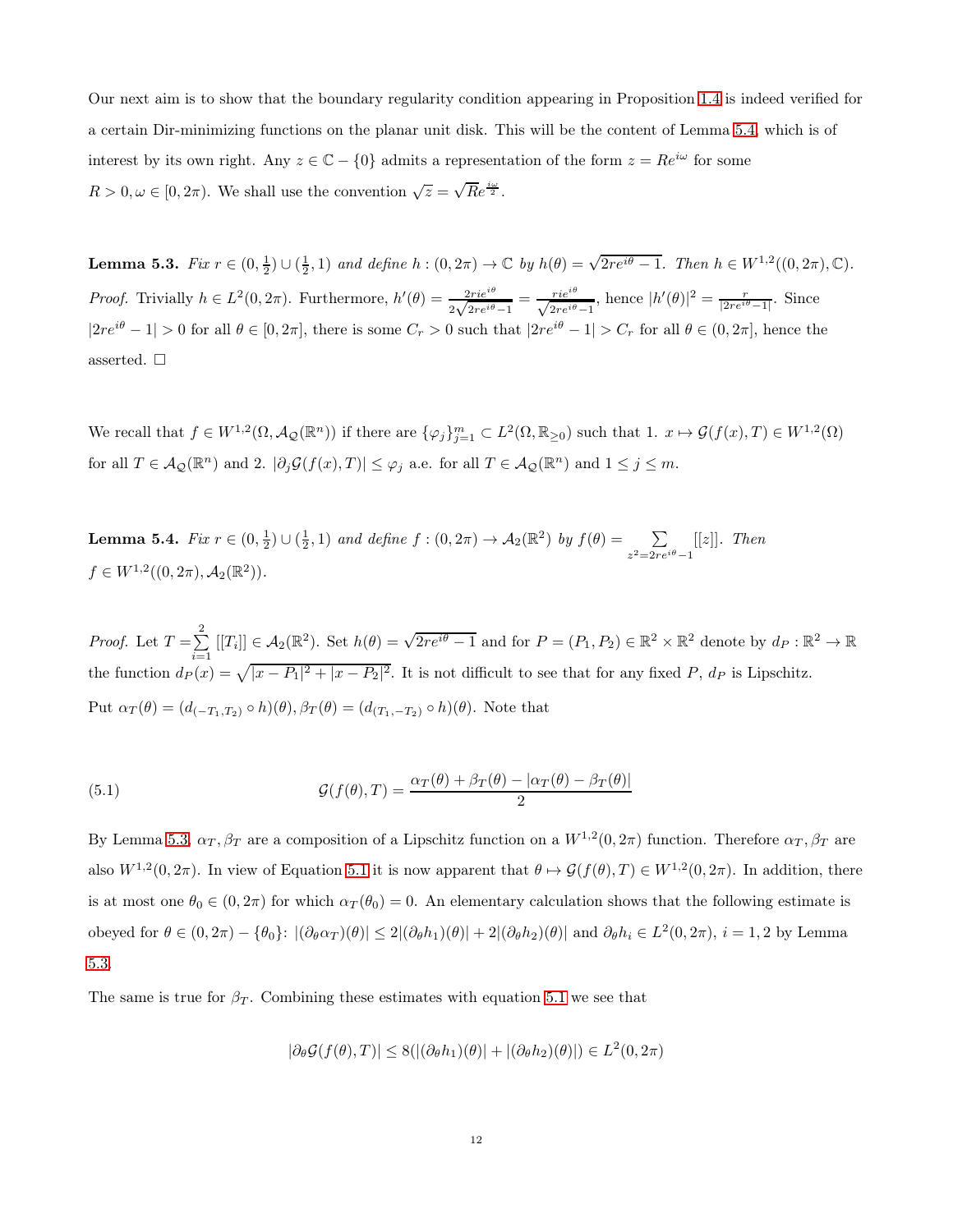for all but finitely many  $\theta \in (0, 2\pi)$ . So strictly by definition,  $f \in W^{1,2}((0, 2\pi), \mathcal{A}_2(\mathbb{R}^2))$ .  $\Box$ 

Proof of Proposition [1.4.](#page-2-1) That  $f$  is Dir minimizing follows from Theorem 5.1. Furthermore, by Lemma 5.4  $f|_{\partial B_r} \in W^{1,2}(\partial B_r, A_2(\mathbb{R}^2))$  for all  $r \neq \frac{1}{2}$ .

We compute:

$$
\int_{B_{\rho}(0)} |f|^2 dx = 2 \int_{0}^{\rho} \int_{0}^{2\pi} r \sqrt{(2r \cos \theta - 1)^2 + 4r^2 \sin^2(\theta)} d\theta dr
$$

Therefore

$$
H(\rho) = 2 \int_{0}^{2\pi} \rho \sqrt{(2\rho \cos \theta - 1)^2 + 4\rho^2 \sin^2(\theta)} d\theta
$$

which implies

.

.

.

$$
\overline{H}(\rho) = \frac{1}{\pi} \int_{0}^{2\pi} \sqrt{(2\rho\cos\theta - 1)^2 + 4\rho^2 \sin^2(\theta)} d\theta = \frac{1}{\pi} \int_{0}^{2\pi} \sqrt{1 + 4\rho^2 - 4\rho \cos\theta} d\theta = \frac{1}{\pi} A(\rho)
$$

We compute  $A'''(\rho)$  for all  $\frac{1}{2} < \rho < 1$ :

$$
A'(\rho) = \int_0^{2\pi} \frac{8\rho - 4\cos\theta}{2\sqrt{1 + 4\rho^2 - 4\rho\cos\theta}} d\theta = \int_0^{2\pi} \frac{4\rho - 2\cos\theta}{\sqrt{1 + 4\rho^2 - 4\rho\cos\theta}} d\theta
$$

$$
A''(\rho) = \int_{0}^{2\pi} \frac{4\sqrt{1+4\rho^2 - 4\rho\cos\theta} - \frac{2(4\rho - 2\cos\theta)^2}{2\sqrt{1+4\rho^2 - 4\rho\cos\theta}}}{1+4\rho^2 - 4\rho\cos\theta} d\theta = \int_{0}^{2\pi} \frac{4\sqrt{1+4\rho^2 - 4\rho\cos\theta} - \frac{(4\rho - 2\cos\theta)^2}{\sqrt{1+4\rho^2 - 4\rho\cos\theta}}}{1+4\rho^2 - 4\rho\cos\theta} d\theta = \int_{0}^{2\pi} \frac{4(1+4\rho^2 - 4\rho\cos\theta) - (4\rho - 2\cos\theta)^2}{(1+4\rho^2 - 4\rho\cos\theta)^{\frac{3}{2}}} d\theta = \int_{0}^{2\pi} \frac{4\sin^2\theta}{(1+4\rho^2 - 4\rho\cos\theta)^{\frac{3}{2}}} d\theta
$$

<span id="page-12-0"></span>(5.2) 
$$
A'''(\rho) = \int_{0}^{2\pi} -6\sin^2\theta (1 + 4\rho^2 - 4\rho\cos\theta)^{-\frac{5}{2}} (8\rho - 4\cos\theta) d\theta =
$$

$$
-24 \int_{0}^{2\pi} \sin^2\theta (1 + 4\rho^2 - 4\rho\cos\theta)^{-\frac{5}{2}} (2\rho - \cos\theta) d\theta
$$

We note that as long as  $\frac{1}{2} < \rho < 1$ , the RHS of equation [5.2](#page-12-0) is strictly negative, hence the claim.  $\Box$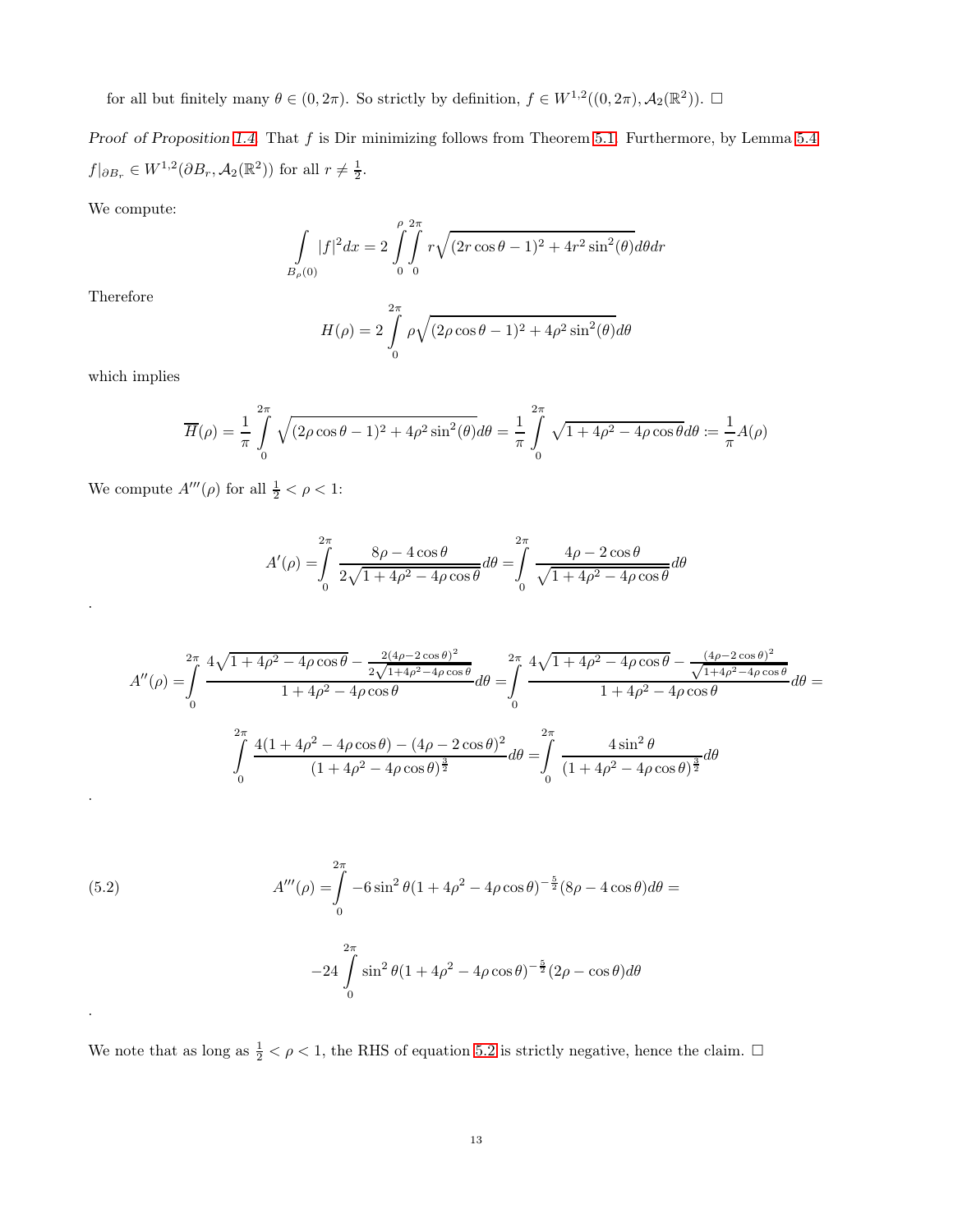### 6. Appendix

This section was explained to me by Dan Mangoubi. We present here a proof of Theorem [1.1.](#page-0-0)

The converse statement of Theorem [1.1](#page-0-0) is clearly not true. As an example we can take  $m = 1$  and  $u(x) = x^2$ . Clearly  $u$  is not harmonic. However,

$$
\frac{d}{dr}\left[\int\limits_{-r}^{r}u^{2}(x)dx\right]=\frac{d}{dr}\left[\int\limits_{-r}^{r}x^{4}dx\right]=\frac{d}{dr}\left[\frac{2r^{5}}{5}\right]=2r^{4},
$$
 which is obviously absolutely monotonic.

<span id="page-13-0"></span>**Proposition 6.1.** Let u be harmonic on  $B_1(0)$ . Let  $\phi : [0,1] \to \mathbb{R}$  be smooth and nondecreasing. Define  $d(r)$ R  $B_1(0)$  $u^2(rx)\phi'(||x||^2)dx$ . Then d is absolutely monotonic.

*Proof.* We denote by  $u_i$  the derivative of u with respect to the i–th variable. Define  $\psi(\xi) = \phi(\frac{||\xi||^2}{r^2})$  $rac{\zeta+1}{r^2}$ .

$$
d'(r) = \int_{B_1(0)} 2 \sum_{i=1}^m u(rx) u_i(rx) x_i] \phi'(||x||^2) dx = \int_{B_r(0)} 2 \sum_{i=1}^m u(\xi) u_i(\xi) \frac{\xi_i}{r^{m+1}} \phi'(\frac{||\xi||^2}{r^2}) d\xi =
$$
  

$$
= \frac{1}{r^{m-1}} \int_{B_r(0)} 2 \sum_{i=1}^m u(\xi) u_i(\xi) \frac{\xi_i}{r^2} \phi'(\frac{||\xi||^2}{r^2}) d\xi = \frac{1}{2r^{m-1}} \int_{B_r(0)} \nabla u^2 \cdot \nabla \psi d\xi =
$$
  

$$
\frac{1}{2r^{m-1}} \Big[ \int_{\partial B_r(0)} \psi \nabla_\nu u^2 d\sigma - \int_{B_r(0)} \psi \Delta u^2 d\xi \Big] = \frac{1}{2r^{m-1}} \Big[ \int_{\partial B_r(0)} \phi(1) \nabla_\nu u^2 d\sigma - \int_{B_r(0)} \psi \Delta u^2 d\xi \Big] =
$$
  

$$
= \frac{1}{2r^{m-1}} \Big[ \int_{B_r(0)} \phi(1) \Delta u^2 d\xi - \int_{B_r(0)} \psi \Delta u^2 d\xi \Big] = \frac{1}{2r^{m-1}} \int_{B_r(0)} (\phi(1) - \psi) \Delta u^2 d\xi
$$

The equality ∗ is by Green's identity and the equality ∗∗ is by the divergence theorem. Taking advantage of the identity  $\Delta u^2 = |\nabla u|^2$  for u harmonic we obtain

$$
d'(r) = \frac{1}{2r^{m-1}} \int_{B_r(0)} (\phi(1) - \psi) |\nabla u|^2 d\xi = \frac{1}{2} r \int_{B_1(0)} (\phi(1) - \phi(||x||^2)) |\nabla u|^2 (rx) dx
$$

Let  $\Phi$  be some anti derivative of  $\phi$  and define  $\varphi : [0,1] \to \mathbb{R}$  by  $\varphi(\rho) = \phi(1)\rho - \Phi(\rho)$ . Evidently  $\varphi$  is nondecreasing and according to the computation we preformed

$$
d'(r) = \frac{1}{2}r \int_{B_1(0)} |\nabla u|^2(rx)\varphi'(||x||^2)dx
$$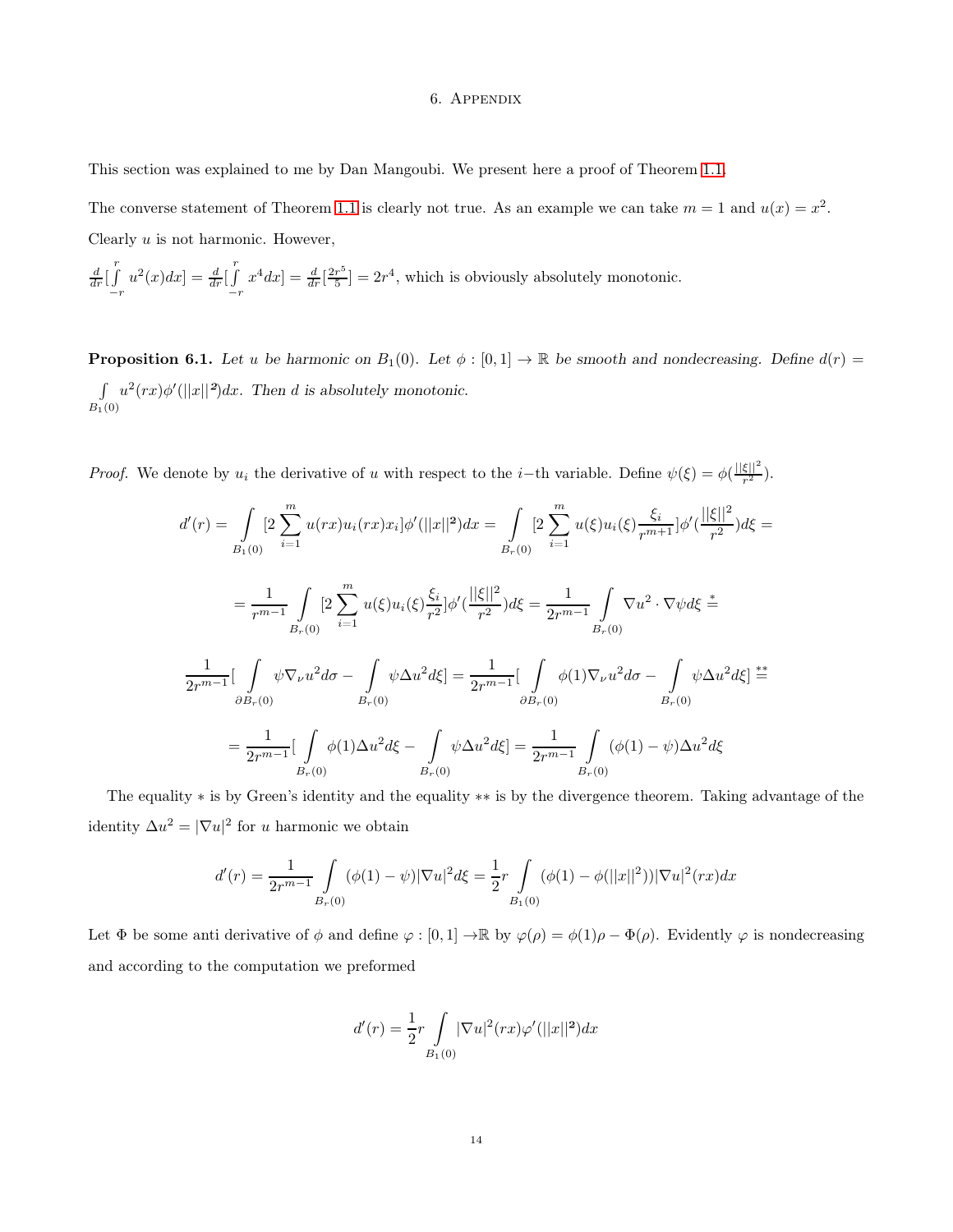Since each  $u_i$  is harmonic we can iterate the the same argument in order to obtain  $d^{(k)}(r) \geq 0$  for all k.

**Corollary 6.2.** Let u be harmonic on  $B_1(0)$ . Then  $\overline{H}$  is absolutely monotonic.

As a corollary we obtain a proof of theorem [1.1:](#page-0-0)

Proof.

$$
\overline{H}(r) = \frac{1}{C_m r^{m-1}} \int_{\partial B_r(0)} u^2(x) d\sigma = \frac{1}{C_m r^{m-1}} \frac{d}{dr} \Big[ \int_{B_r(0)} u^2(x) dx \Big] = \frac{1}{C_m r^{m-1}} \frac{d}{dr} \Big[ \int_{B_r(0)} u^2(x) dx \Big]
$$

$$
= \frac{1}{C_m r^{m-1}} \frac{d}{dr} \Big[ r^m \int_{B_1(0)} u^2(rx) dx \Big] = \frac{1}{C_m r^{m-1}} \Big[ m r^{m-1} \int_{B_1(0)} u^2(rx) dx + r^m \frac{d}{dr} \Big[ \int_{B_1(0)} u^2(rx) dx \Big] = \frac{1}{C_m} \Big[ m \int_{B_1(0)} u^2(rx) dx + r \frac{d}{dr} \Big[ \int_{B_1(0)} u^2(rx) dx \Big]
$$

Taking  $\phi(t) = t$  in Proposition [6.1,](#page-13-0) we see that last expression is a sum of absolutely monotonic functions, and hence absolutely monotonic.  $\square$ 

### **REFERENCES**

- <span id="page-14-1"></span>[1] Camillo De Lellis and Emanuele Nunzio Spadaro. Q-valued functions and approximation of minimal currents. PhD Thesis. 2009.
- <span id="page-14-4"></span>[2] Sergei Bernstein. Sur la d´efinition et les propri´et´es des fonctions analytiques d'unevariable r´eelle. Math. Ann.75(1914), no. 4, 449–468 (French).
- <span id="page-14-3"></span>[3] Gabor Lippner and Dan Mangoubi. Harmonic functions on the lattice: Absolute monotonicity and propagation of smallness. Duke Math. J. 164, no. 13. 2015.
- <span id="page-14-5"></span>[4] Camillo De Lellis. Private communication.
- <span id="page-14-0"></span>[5] Frederick J. Almgren. Almgren's big regularity paper.World Scientific. 2000.
- <span id="page-14-2"></span>[6] S. Agmon. Unicit´e et convexit´e dans les probl'emes diff´erentiels. S´eminaire de Math´ematiques Sup´erieures, No. 13 (´Et´e, 1965). Les Presses de l'Universit´e de Montr´eal, Montreal, Que. 1966.

 $\Box$